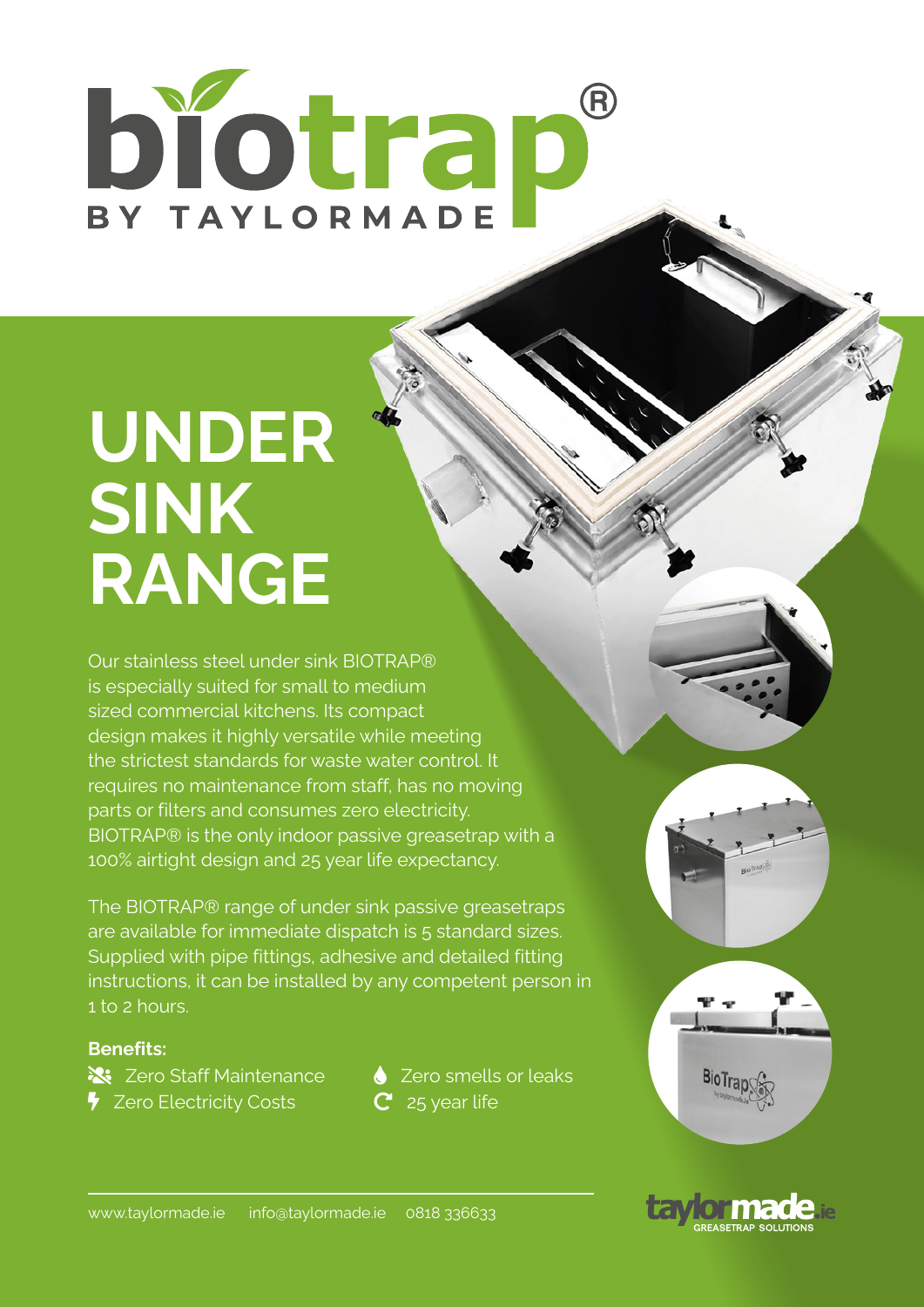

|                        | <b>CALCULATION</b><br><b><i>CONTACT REAL T</i></b> |            |             |           |            |            |             |        |                                  |
|------------------------|----------------------------------------------------|------------|-------------|-----------|------------|------------|-------------|--------|----------------------------------|
|                        | A<br>Length                                        | в<br>Width | C<br>Height | D<br>Pipe | E<br>Inlet | F<br>Inlet | G<br>Outlet | Litres | <b>NS</b><br><b>Nominal Size</b> |
| <b>BIOTRAP US 570</b>  | 570                                                | 500        | 500         | $2"$ BSP  | 100        | 400        | 390         | 100L   |                                  |
| <b>BIOTRAP US 720</b>  | 720                                                | 400        | 500         | 2" BSP    | 100        | 400        | 390         | 100 L  |                                  |
| <b>BIOTRAP US 740</b>  | 740                                                | 450        | 450         | $2"$ BSP  | 100        | 350        | 340         | 100L   |                                  |
| <b>BIOTRAP US 880</b>  | 880                                                | 450        | 400         | $2"$ BSP  | 100        | 300        | 290         | 100 L  |                                  |
| <b>BIOTRAP US 1090</b> | 1090                                               | 450        | 350         | $2"$ BSP  | 100        | 250        | 240         | 100L   |                                  |

**Made to measure units are available, see page 8**

#### **How it works:**

As waste water enters the BIOTRAP® the internal stainless steel baffles reduce the flow allowing waste water to cool quickly. FOG (fats, oils & grease) then rise to the surface while food particles sink to the bottom. Only grey water, with the FOG and food waste removed, can enter the drain.

### **What Can be Connected to my BIOTRAP®?**

All FOG (fats, oils & grease) producing appliances can be connected to an under-sink BIOTRAP® e.g. pot wash sinks, pre wash sinks, dishwashers, combi ovens, woks etc.

### **What if I need a Non-Standard size?**

No problem. Simply tell us the size you require and we will fabricate a taylormade BIOTRAP® to suit your premises. You can speak to us directly or use this form to send us the dimensions. https://www.grease-trap.ie/grease-traps/builder-support/

#### **Maintenance:**

BIOTRAP® has no moving parts, filters, wheels or electrical components. Therefore, no staff maintenance is required throughout the life of the unit.

Over time, all greasetraps fill with food and FOG (fats, oils & grease) so they need to be emptied. We recommend using a professional and licensed contractor for this and always ask for a Waste Disposal Certificate. The airtight lid can be easily removed without the need for tools. The threaded clamping knobs are released providing access to every part of the unit for cleaning.

### **How Often will a BIOTRAP® Need to be Emptied?**

This will depend largely on how busy the sink is and how diligent staff are at preventing unnecessary food and FOG (fats, oils & grease) from leaving the sink. Typically though, a busy kitchen can expect to empty their BIOTRAP® between 2-4 times per year. This can be reduced\* by using a good quality bacterial (not enzymatic) drain treatment. A one month supply of FAT ATTACK Powder is supplied free with every BIOTRAP®. Visit: www.grease-trap.ie/product/fat-attack-powder

*\*We recommend FAT ATTACK drain treatments for all types of greasetraps*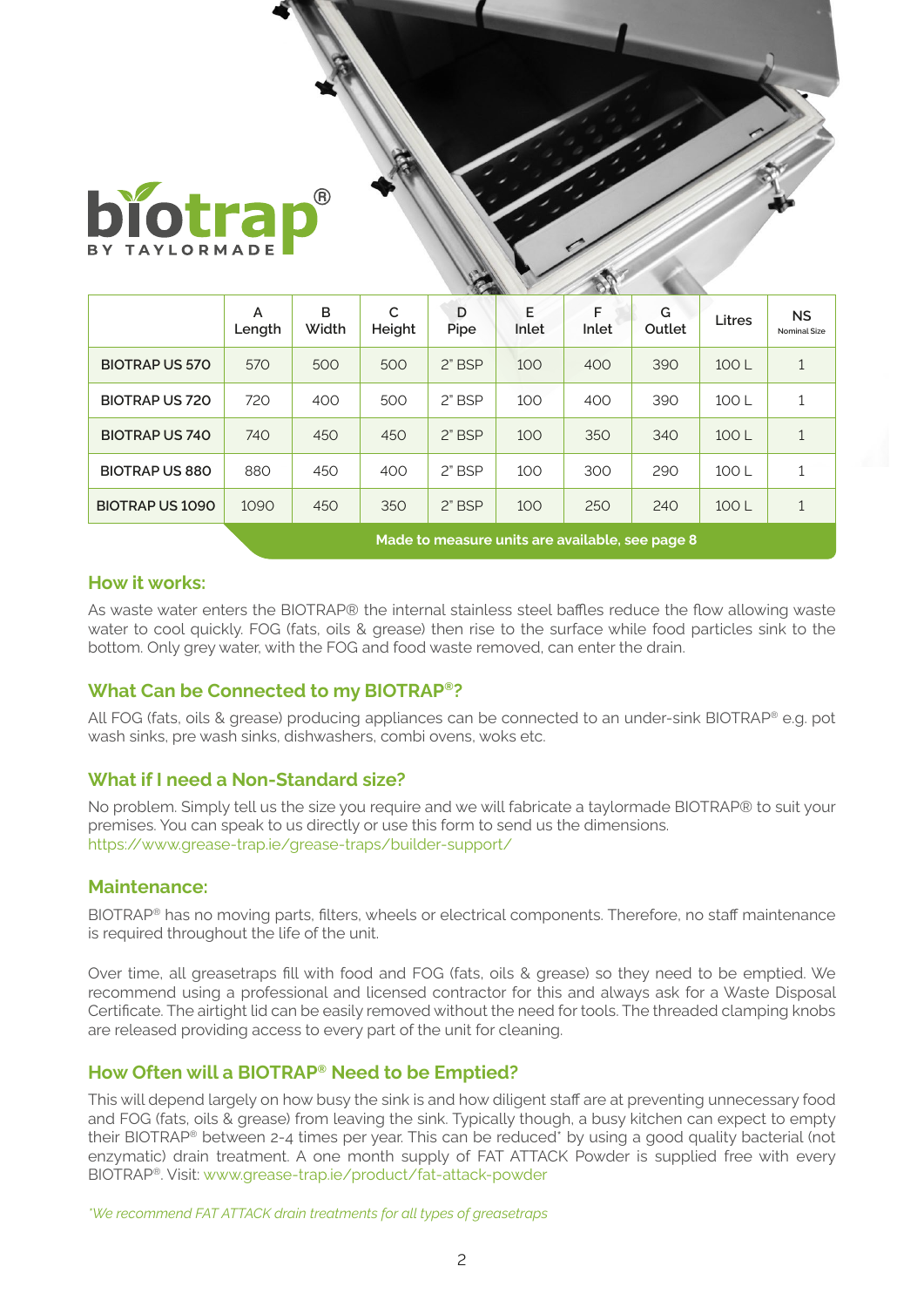



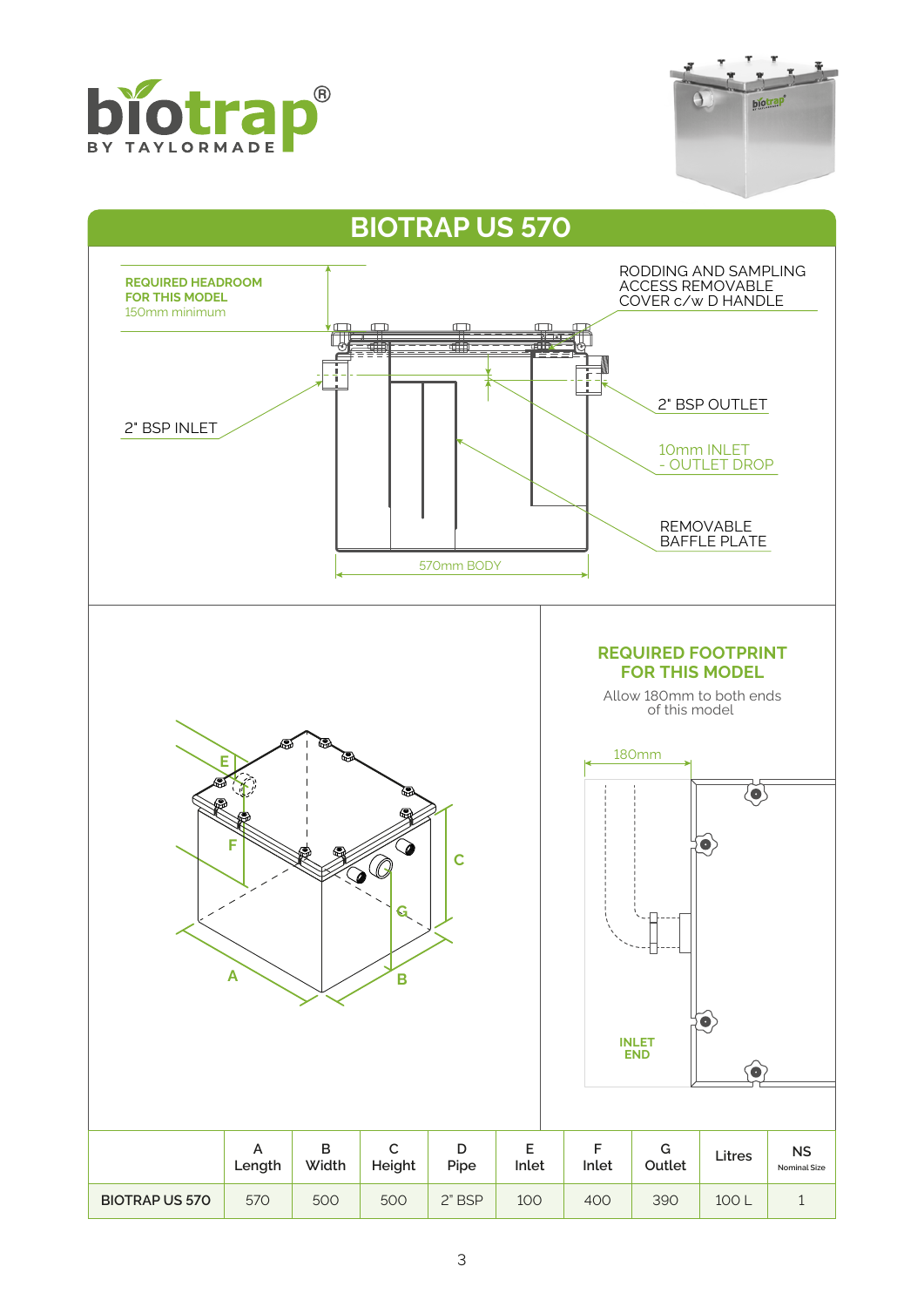



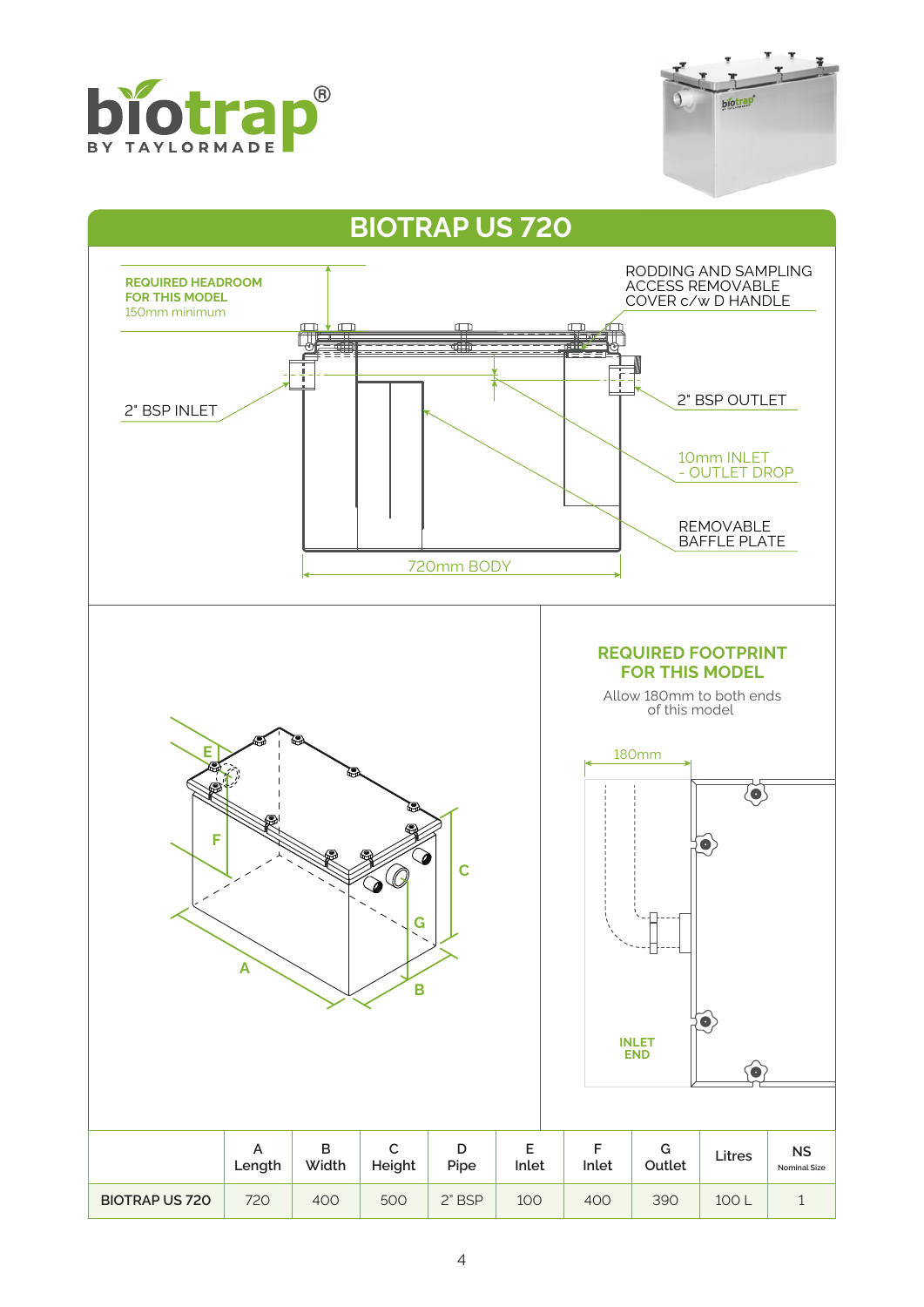



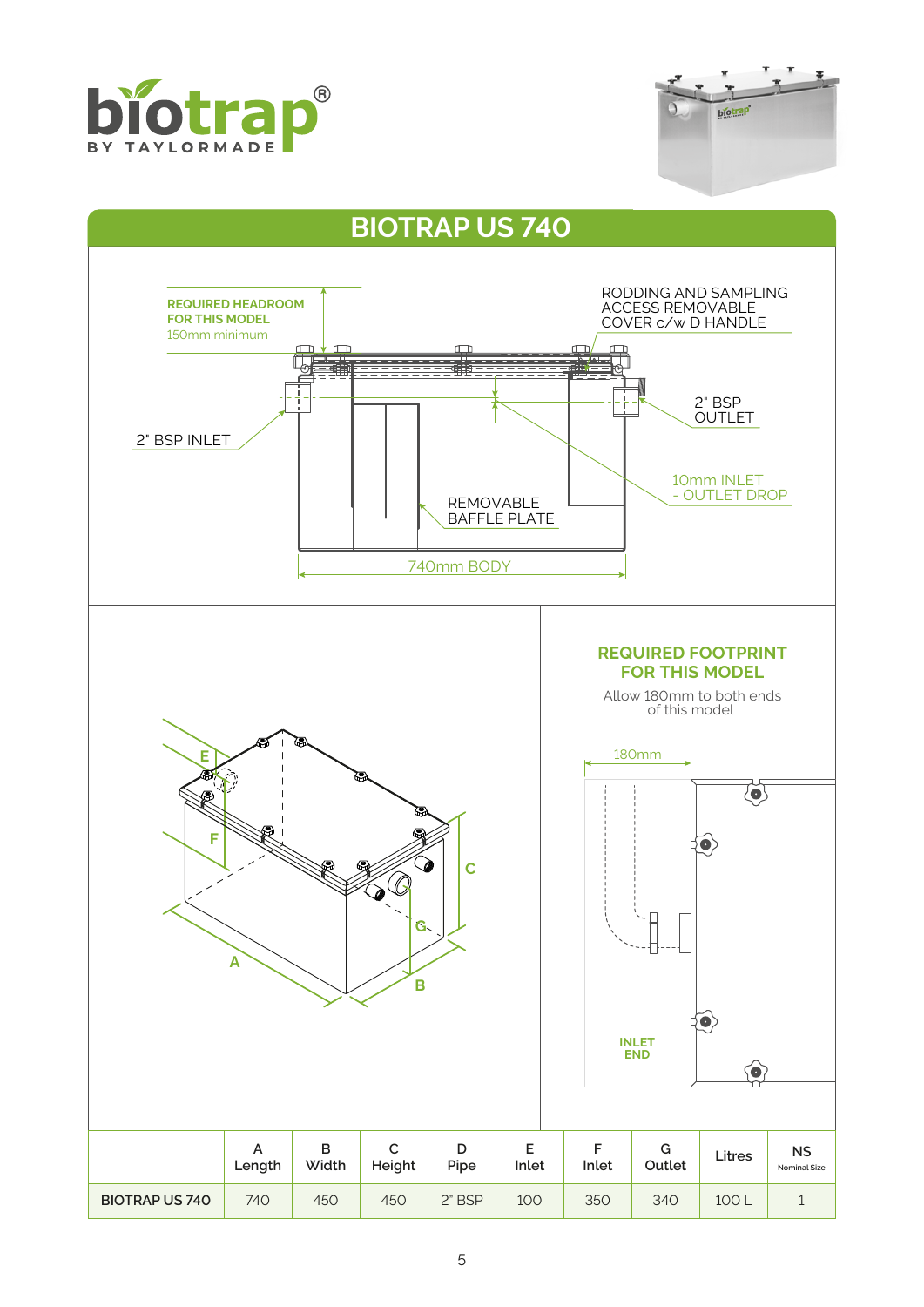



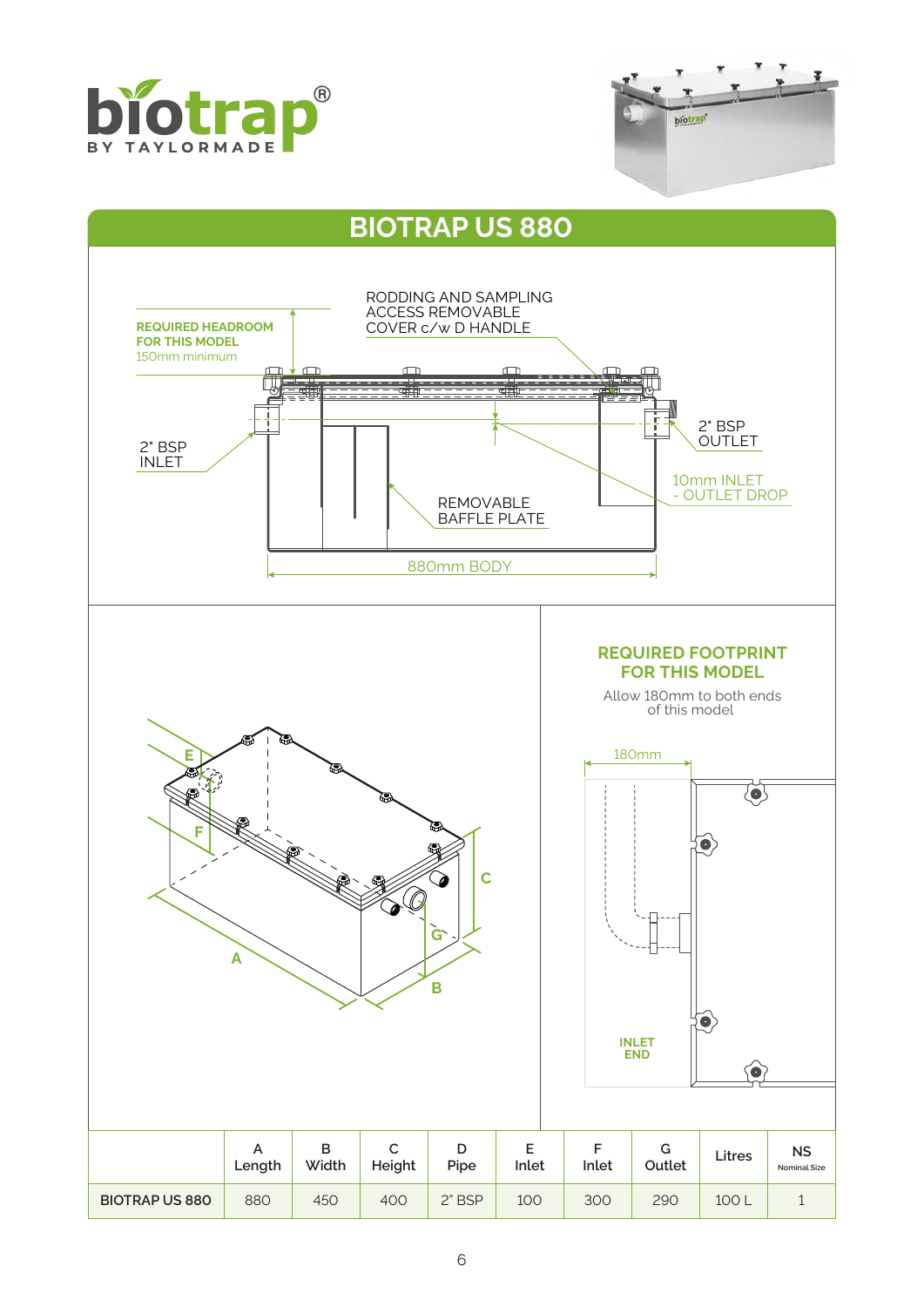